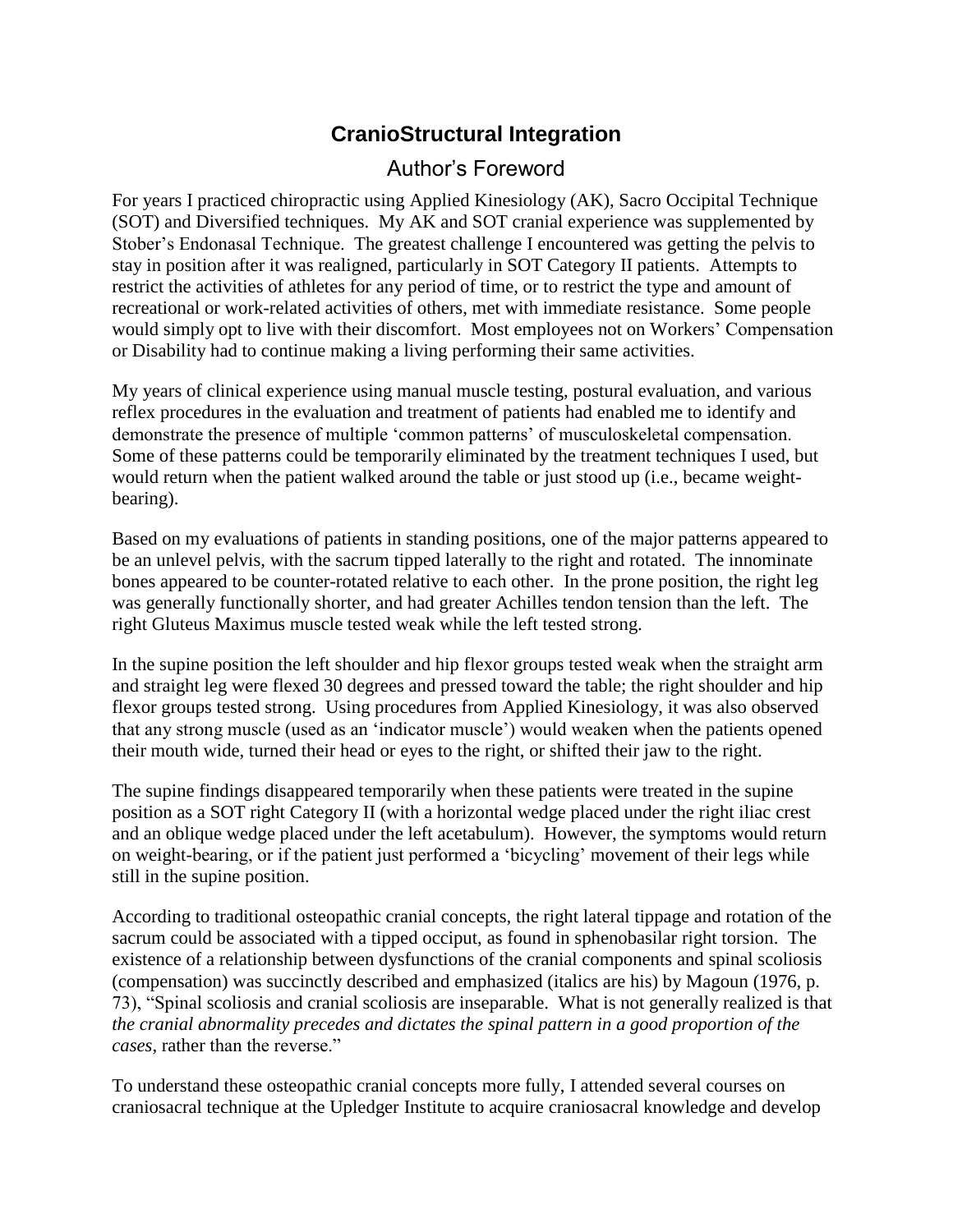treatment skills in this area. Unfortunately, traditional craniosacral treatment procedures, performed by myself and others using a vault handhold with light force, did not release the cranial right torsion or the associated compensatory musculoskeletal symptoms described above.

However, convinced that Magoun was correct and that the cranial pattern was the key to correcting the spinal and pelvic patterns, I adopted a more assertive treatment approach. By using a modified fronto-occipital hold, direct technique with an adequate amount of force (several pounds), and innovative treatment procedures, I was able to correct the chronic cranial right torsion and release the musculoskeletal dysfunctions previously noted.

Release of the chronic cranial right torsion resulted in immediate reductions in the tippage of the pelvis and sacrum. Most of the other symptoms previously observed in the prone and supine positions were also resolved. This cranial treatment approach was so effective that after the first treatment patients could jog around the room without the symptoms returning. Based on the fact that the corrections would continue to hold on subsequent visits, the improvements appeared to be long-term corrections. This cranial treatment approach and the lasting results have been repeatedly confirmed over the years.

Manual muscle testing and other evaluation procedures soon revealed the presence of a second major chronic pattern: a left lateral strain. This pattern accompanies the chronic right torsion pattern. It is characterized by a bilateral, horizontal shift of the cranial components, anteriorly on the left and posteriorly on the right. A similar shifting appears to occur at the SI joints. The left lateral strain also produces a series of alternating counter-rotations of the spinal vertebrae and segments of the extremities. The left middle and lower Trapezius muscles and the left Gracilis muscle are weak in this pattern. An interesting musculoskeletal effect of the chronic left lateral strain is that its presence prevents the left Psoas, right Tensor Fascia Latae, and other muscles associated with the chronic right torsion, from strengthening after the right torsion release has been performed. As with the torsion pattern, the above symptoms associated with the left lateral strain clear when the chronic left lateral strain is resolved. The chronic right torsion and left lateral strain patterns have been named Primary Cranial Patterns in order to emphasize that the associated neuromusculoskeletal patterns occur secondary to, and in compensation for, the cranial patterns.

An explanation for the failure of the traditional light-force approach to correct the right torsion pattern may have to do with both the extent of the cranial distortion and the chronicity of the pattern. Both the chronic right torsion and the chronic left lateral strain appear early in life. They are long-standing structural shifts of osseous cranial components and are maintained by changes in their soft-tissue holding elements. Physiological motions and the 10 typical compensatory sphenobasilar patterns, which occur in coordination with the spine and pelvis in compensation for our activities of daily living, still occur without altering the chronic right torsion or the left lateral strain patterns. Although light-force can be used to release these transient patterns, it appears to have little effect on chronic patterns.

Chiropractors and osteopaths use a large variety of treatment modalities to treat cranial and musculoskeletal dysfunctions. However, manual muscle testing and other evaluation procedures from Applied Kinesiology demonstrate that the chronic patterns of right torsion and left lateral strain are almost always still present in the cranium and musculoskeletal system, in both general